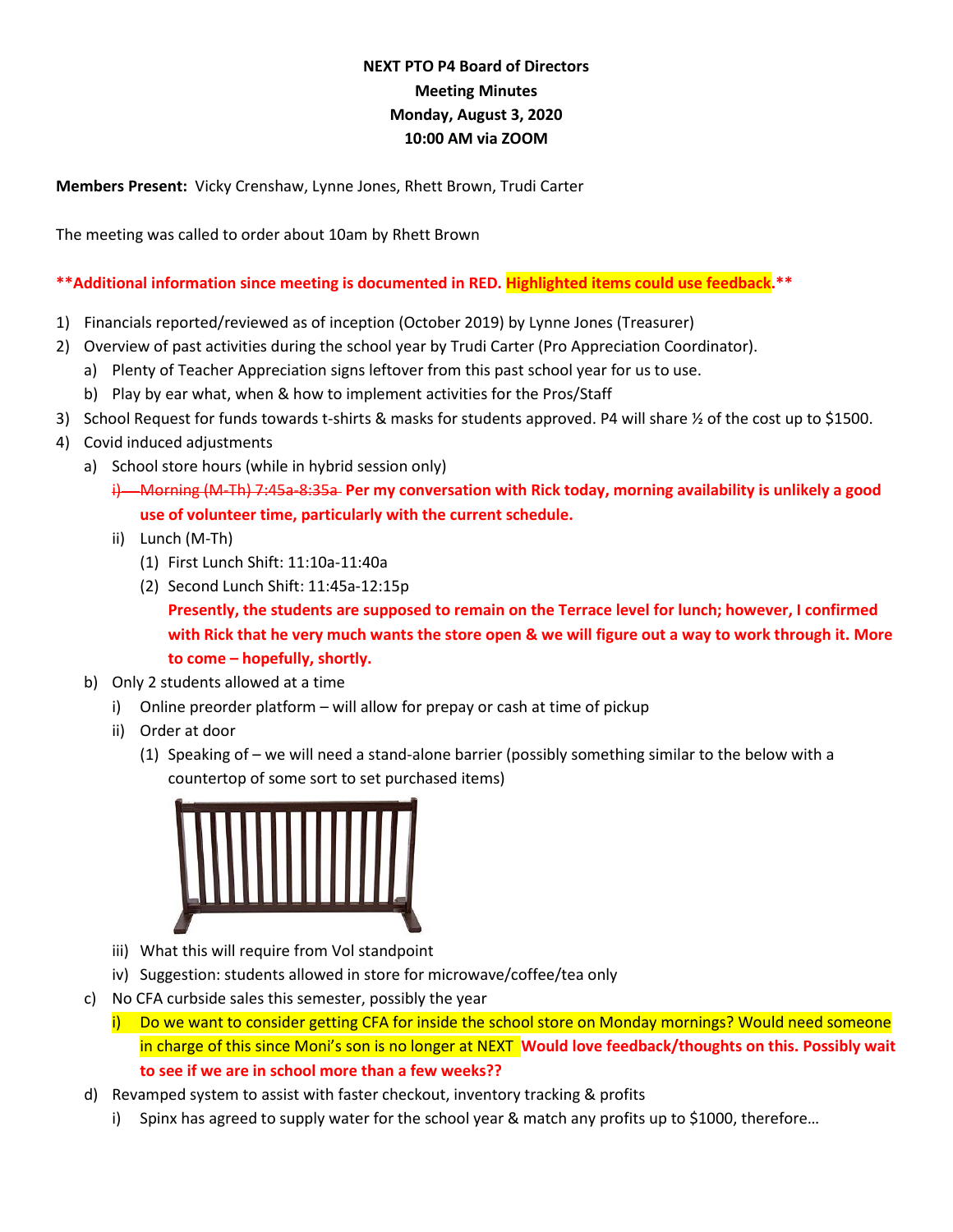**I heard back from my Spinx contact. Due to the current environment, they are not providing water, but will provide gift cards to purchase water at their stores. Per Donna: "Let's do the count match each quarter. Let me know how many cases you want to purchase to start with for this year." I honestly don't know how much to request, not knowing how long we'll be in school this quarter & having 40 currently in stock. Any thoughts???**

ii) We now have a USB bar code scanner

**We did a few test runs & it works beautifully so far (though I know we will find some glitches along the way)**

iii) Inventory in process of being input

### **Complete**

- iv) There will be a section for items without barcodes
- v) Potential challenges:
	- (1) Having pre-order items ready
	- (2) Apparent coin shortage

## **We actually have a roll of quarters plus quite a bit of loose quarters in the cash drawer.**

- (3) Volunteer timing
- e) New items needed & ordered
	- i) Individually wrapped plastic utensils w/ salt/pepper & napkin for items such as ramen cups, Mac-n-cheese, etc.

### **50 received today.**

- ii) Individual hot sauce packets in lieu of bottle
- 5) PTO leadership & volunteer
	- a) Engagement
		- i) Please see attached flyers being sent home in intro packets
		- ii) Would it be effective to offer a drawing for a \$150 GC to Amazon or Walmart (our sponsor) for donations toward PTO by a certain date?

**Is this something we want to try? If so, what do we want to offer & what deadline? Also, do we want to promote this during Thursday's Zoom Townhalls?**

- b) Leadership
	- i) Positions
		- (1) President Rhett Brown (final year/semester)
		- (2) Vice-President Cindy Biggerstaff-Stichnoth (10<sup>th</sup> grader)
		- (3) Treasurer Lynne Jones (final year)
		- (4) Secretary Needed
		- (5) Social Media Vicky Crenshaw ( $10^{th}$  graders)
		- (6) Pro Appreciation Coordinator Trudi Carter (final year)
	- ii) Additional Positions needed (could be the above positions or separate people)
		- (1) School Store Coordinator
		- (2) CFA/other fundraiser Coordinator
		- (3) Grant/Sponsor Coordinator
- 6) Sponsor Level Benefits (see attached example)

## **Working on this, as well as quick concise agenda of the above for Thursday's meeting – to also include our social media "handles."**

- 7) Potential Fundraising Possibilities/Ideas
	- a) OASE NEXT Friends & Family Spa Night??
		- i) Donation of limited services by spa. Nominal charges that benefit NEXT.